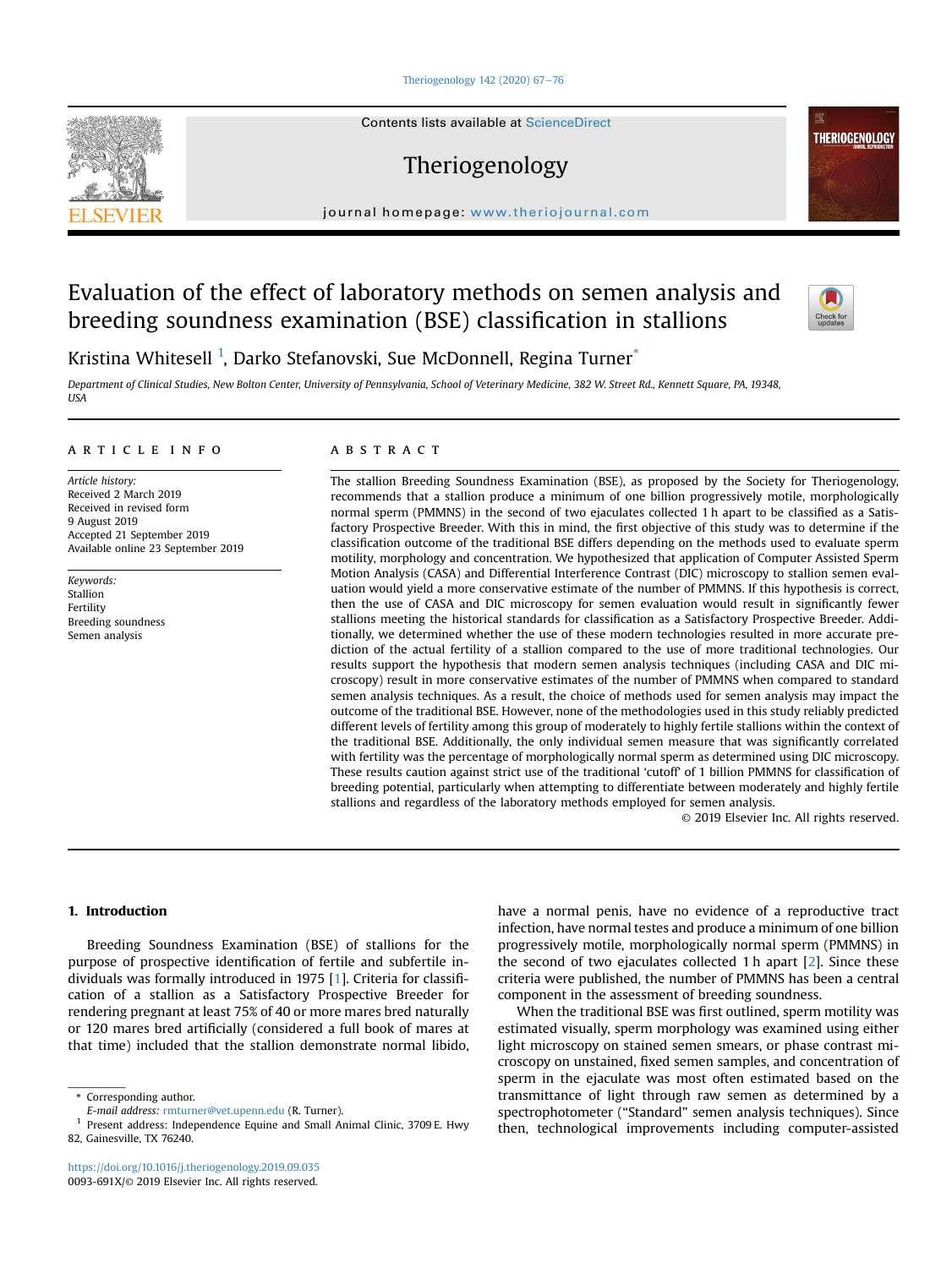<span id="page-1-0"></span>sperm motion analysis (CASA), differential interference contrast (DIC) microscopy for evaluation of sperm morphology, and fluorescence-based automated nucleated cell counters for determination of sperm concentration have been introduced, and, in some cases, shown to be more repeatable and accurate than Standard semen analysis techniques  $[3-5]$  $[3-5]$  $[3-5]$  $[3-5]$ . The influence that these modern, advanced semen analysis techniques may have on estimation of the number of PMMNS in an ejaculate, and therefore on BSE classification, has not been objectively studied to our knowledge.

With this in mind, the first objective of this study was to determine if the use of Standard vs. Advanced semen analysis techniques alters the estimation of the number of PMMNS in the ejaculate. We hypothesized that application of CASA and DIC optics to stallion semen evaluation would yield a more conservative estimate of the number of PMMNS. If this is correct, then we also hypothesized that the use of CASA and DIC microscopy for semen evaluation will result in significantly fewer stallions meeting the historical standards for classification as a Satisfactory Prospective Breeder.

Although semen analysis is a central focus of the BSE, the predictive value of semen analysis in evaluating stallion fertility is limited. In most instances, semen analysis does reliably identify severely subfertile individuals based on poor semen quality. However, it does not reliably predict different levels of fertility among moderately to highly fertile animals, nor does good semen quality guarantee that an animal will prove to be sufficiently fertile to be economically successful in a commercial breeding program [\[6\]](#page-9-0). In particular, individual measurements of semen quality, such as the percentages of total and progressively motile sperm or the percentage of morphologically normal sperm are at best moderately predictive of fertility. Variations in these attributes account for only a small percentage of observed variations in fertility rates [\[7](#page-9-0)]. Collectively measuring a range of sperm attributes in each ejaculate, as is recommended for the BSE, does improve the predictive value of the examination. However, to our knowledge, the actual fertility of stallions that produce semen that meets or fails to meet the 1 billion PMMNS value for the BSE has not been determined.

Based on this, an additional objective of this study, was to determine if measurement of sperm attributes and semen quality using Advanced semen analysis techniques (CASA, DIC optics and fluorescent-based nucleated cell counting) was more or less predictive of different degrees of fertility in commercially successful breeding stallions than measurement of sperm attributes and semen quality using Standard semen analysis techniques (subjective estimation of motility, phase contrast optics and spectrophotometric estimation of sperm concentration), particularly in the context of the BSE and its historical minimum requirement of 1 billion PMMNS. Because the BSE recommendations were developed based on Standard semen analysis techniques, we hypothesized that the use of Standard techniques would be more predictive of actual fertility when applied within the context of the traditional BSE than would the use of Advanced techniques.

# 2. Materials and methods

## 2.1. Stallions

Breeding Soundness Evaluations were performed on 20 Thoroughbred and Standardbred stallions aged  $6-22$  years standing at stud regionally (PA, MD, NY) in commercial breeding programs. All stallions were managed by experienced, successful breeding farms and none had a history of poor fertility, based on farm standards. Examinations were conducted from December through February, prior to the 2013 & 2014 breeding seasons. Farm managers supplied actual fertility data for 19 stallions at the conclusion of the respective breeding season. Number of mares bred, seasonal pregnancy rates, per cycle pregnancy rates, and first cycle pregnancy rates were extracted from raw data provided. Data from each of 2 ejaculates collected from these 19 stallions (book sizes ranging from 2 to 140 mares, mean  $(+/- SD) = 46.8 (\pm 47.9)$ ) were included when comparing differences in individual sperm parameters among the three evaluation methods. However, to reduce the possibility of mare and/or management factors affecting end-ofseason fertility data, only stallions with book sizes greater than 10 mares were included in analysis of end-of-season fertility data  $(n = 16$  stallions with book sizes ranging from 13 to 140 mares, mean  $(+/- SD) = 54.6$  ( $\pm 48.4$ ).

#### 2.2. Semen collection & analysis

A breeding soundness examination as described by the Society for Theriogenology, excluding microbial cultures, was performed on each stallion [\[2](#page-9-0)]. Two ejaculates were collected 1 h apart using a Missouri model artificial vagina. The gel fraction of the ejaculate was removed using an inline filter at the time of semen collection or via filtration subsequent to collection.

Semen analysis was performed in triplicate using "Standard" methods of semen analysis and each of two "Advanced" methods of semen analysis. [\(Table 1](#page-2-0)). Standard estimation of semen volume and sperm concentration relied on visual estimation of volume in milliliters using a graduated container and determination of sperm concentration using a modified spectrophotometer (Densimeter, Animal Reproduction Systems, Model 534B, Chino, CA). Advanced estimation of semen volume and sperm concentration included measurement of volume by weight based on gram to milliliter equivalence and determination of concentration using a fluorescence-based nucleated cell counter (Nucleocounter NC-100, Chemometec, Denmark).

Standard motility analysis involved visual estimation of total and progressive motility using a phase contrast microscope. Advanced motility analysis involved estimation of total and progressive motility using CASA (Hamilton-Thorne IVOS version 12, Beverly, MD). CASA analysis included measurement of average path velocity (VAP), straight line velocity (VSL), curvilinear velocity (VCL), amplitude of lateral head displacement (ALH), beat cross frequency (BCF), straightness (STR) and linearity (LIN). CASA settings can be altered by the user and different settings can result in vastly different values for total and progressive motility [\[8\]](#page-9-0). We chose to compare total and progressive motility based on two different CASA settings currently popular within the industry (CASA1  $[9]$  $[9]$  & CASA2  $[10]$  $[10]$ ) and then determined whether the choice of settings affected the outcome of the BSE. Complete machine settings for each of the two CASA analyses are listed in [Table 1.](#page-2-0) Differences in the two settings relevant to total and progressive motility are as follows: CASA1: Progressively motile cells were defined as having STR > 75%, and VAP > 50  $\mu$ m/s. The VAP cutoff for a static cell was 20  $\mu$ m/s and the VSL cutoff was 0  $\mu$ M/s; CASA2: Progressively motile cells were defined as having STR >50%, and VAP >30um/s. The VAP cutoff for a static cell was 15  $\mu$ m/s and the VSL cutoff was 0.0  $\mu$ M/s. Twenty micron chambered slides were used for all CASA motion analyses (Leja Products, Nieuw-Vennep, Netherlands). Because many raw semen samples were too concentrated for CASA analysis, all motility analyses were performed on semen diluted in a commercial semen extender (INRA96, IMV Technologies, Maple Grove, MN) to a concentration of 50 million sperm per ml. A single theriogenologist (RT) performed all visual and computer-based motility analyses.

Standard evaluation of sperm morphology was performed by examining 100 individual, buffered formalin-fixed sperm at 1000x magnification with phase contrast optics while Advanced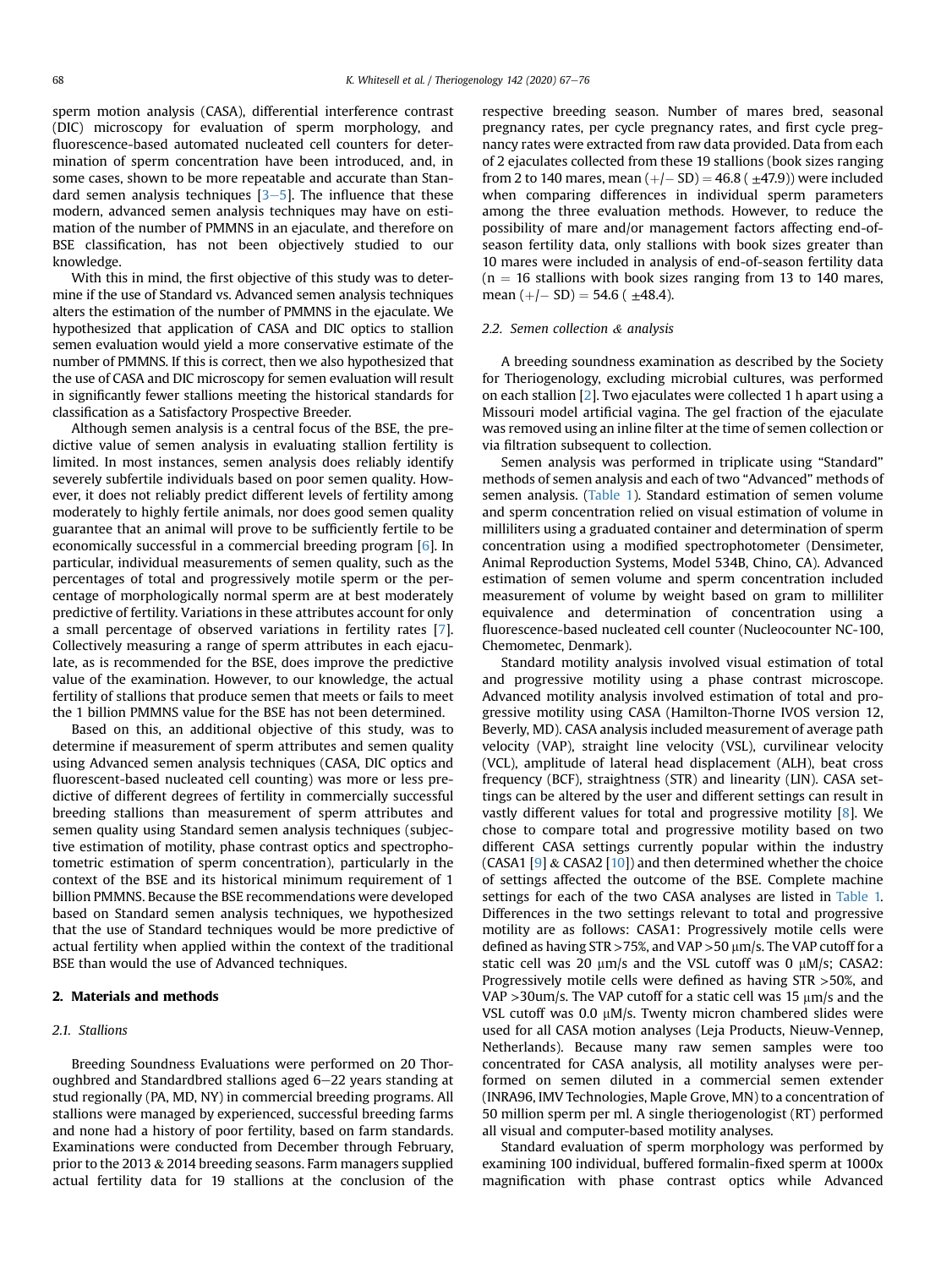<span id="page-2-0"></span>

| L<br>I<br>., |  |  |
|--------------|--|--|
|--------------|--|--|

Semen analysis methods.

| Parameter                                                                                                        | <b>Standard Analysis</b>                     | Advanced CASA 1        | Advanced CASA 2                                                                 |
|------------------------------------------------------------------------------------------------------------------|----------------------------------------------|------------------------|---------------------------------------------------------------------------------|
| Volume                                                                                                           | Graduated container                          |                        | Weight (gram to milliliter equivalence) Weight (gram to milliliter equivalence) |
| Concentration (million sperm per ml)                                                                             | Densimeter®                                  | Nucleocounter® NC-100™ | Nucleocounter®                                                                  |
|                                                                                                                  |                                              |                        | $NC-100^{TM}$                                                                   |
| Total and Progressive Sperm Motility (%)                                                                         | Visual estimate, phase contrast optics CASA1 |                        | CASA <sub>2</sub>                                                               |
| <b>CASA Settings</b>                                                                                             |                                              |                        |                                                                                 |
| Frames Acquired                                                                                                  | Not applicable                               | 30                     | 45                                                                              |
| Frame Rate                                                                                                       |                                              | 60 Hz                  | 60 Hz                                                                           |
| Min. Contrast                                                                                                    |                                              | 80                     | 80                                                                              |
| Min. Cell Size                                                                                                   |                                              | 3 pixels               | 3 pixels                                                                        |
| Min. Static Contrast                                                                                             |                                              | 15                     | 15                                                                              |
| STR Threshold                                                                                                    |                                              | 75%                    | 50%                                                                             |
| <b>VAP Cutoff</b>                                                                                                |                                              | $20 \mu M/s$           | $15 \mu M/s$                                                                    |
| Prog. Min. VAP                                                                                                   |                                              | 50 $\mu$ M/s           | $30 \mu M/s$                                                                    |
| <b>VSL Cutoff</b>                                                                                                |                                              | $0.0 \mu M/s$          | $0.0 \mu M/s$                                                                   |
| Cell Size                                                                                                        |                                              | 5 pixels               | 6 pixels                                                                        |
| Cell Intensity                                                                                                   |                                              | 110                    | 110                                                                             |
| Static Head Size                                                                                                 |                                              | $0.59 - 2.99$          | $0.72 - 8.82$                                                                   |
| Static Head Intensity                                                                                            |                                              | $0.61 - 1.74$          | $0.14 - 1.84$                                                                   |
| <b>Static Elongation</b>                                                                                         |                                              | $0 - 47$               | $0 - 90$                                                                        |
| Slow Cells Motile                                                                                                |                                              | No                     | No                                                                              |
| Field Illumination                                                                                               |                                              | Dark Field             | Dark Field                                                                      |
| LED Illum. Intensity                                                                                             |                                              | 2360                   | 2295                                                                            |
| Temperature                                                                                                      |                                              | $37^{\circ}$ C         | $37^{\circ}$ C                                                                  |
| Morphologically Normal and Abnormal Sperm (%) Visual estimate, phase contrast optics Visual estimate, DIC optics |                                              |                        | Visual estimate, DIC optics                                                     |

evaluation of sperm morphology was performed by examining 100 individual buffered formalin-fixed sperm at 1000x using DIC microscopy (Olympus BX-53, Olympus Corporation, Waltham, MA). The percentages of normal and abnormal sperm were recorded for each method. Abnormal sperm were further classified based on the morphologic defect observed, including abnormal acrosomes, detached heads, proximal and distal droplets, bent midpieces, other midpiece defects, hairpin bent tails, coiled tails or other cells. If more than one abnormality was identified on an individual cell, all were recorded. A single theriogenologist (KW) performed all morphology analyses.

The above values were recorded and used to calculate total sperm number (volume x concentration) and number of progressively motile, morphologically normal sperm (total sperm number x percent progressively motile sperm x percent morphologically normal sperm) for each of the three methods of analysis (Standard, Advanced CASA1 and Advanced CASA2).

## 2.3. Testicular evaluation

For each stallion, scrotal contents were examined by palpation and ultrasonography and the length, width, and height of each testicle, as well as total scrotal width (cm) were obtained. Testicular length, width and height were used to calculate testicular volume and testicular volume was used to calculate expected daily sperm output, all as previously described [[11\]](#page-9-0).

# 2.4. Classification of 'actual fertility'

Pregnancy outcomes were determined via transrectal ultrasonography of mares typically performed between 14 and 20 days post ovulation by each farm's attending veterinarian.

All stallions in our sample population ( $n = 20$ ) were commercially successful and were considered normally fertile by their managers (i.e., our population did not include any significantly subfertile individuals). As such, stallions ( $n = 19$  stallions with for which data was available) were separated into "Highly Fertile" or "Moderately Fertile" groups based on each of two different justifiable definitions of Actual Fertility:

(1) Fertility Based on End-of-Season Data: Seasonal Pregnancy Rate (SPR, the number of mares pregnant divided by the total number of mares bred), Cycles per Pregnancy (CPP, the number of estrous cycles bred over the season divided by the number of mares pregnant) and First Cycle Pregnancy Rate (FCPR, the number of mares pregnant on the first breeding cycle of the year divided by the total number of mares pregnant at the end of the year) were calculated for each stallion [\[12\]](#page-9-0). Cutoff values to differentiate Highly from Moderately Fertile stallions were based on analysis of population distributions. For SPR, the population distribution was skewed to the right ([Fig. 1\)](#page-3-0). Based on this, and consistent with the Society for Theriogenology's definition of a Satisfactory Prospective Breeder [[2\]](#page-9-0), Highly Fertile stallions were defined as those with an SPR of  $>75\%$  and Moderately Fertile stallions were defined as those with an SPR of <75%. For CPP, the population distribution was binary on either side of 1.9 ([Fig. 2\)](#page-3-0). Based on this, Highly Fertile stallions were defined as those with an average CPP of <1.9 and Moderately Fertile stallions were defined as those with an average CPP of >1.9. For FCPR, the population distribution most closely resembled a binary distribution on either side of 49.5% [\(Fig. 3\)](#page-4-0). Based on this, Highly Fertile stallions were defined as those with an FCPR  $>50\%$  and Moderately Fertile stallions were defined as those with an FCPR <50%. To be classified as Highly Fertile, a stallion was required to meet the above-described standards for all three parameters (SPR  $\geq$  75% and CPP < 1.9 and FCPR  $\geq$  50%). If a stallion fell below any one or more of these standards, it was classified as Moderately Fertile.

(2) Fertility based on CPP: We concluded that CPP was likely to be the single most accurate indicator of Actual Fertility because (1) Principal Component Analysis (PCA) performed on end of breeding season fertility data showed that CPP accounted for 68% of the variance within our dataset and (2) CPP in this population appeared to be a binary categorical variable sepa-rated on either side of 1.9 ([Fig. 2](#page-3-0)). We therefore were able to use CPP to clearly and objectively separate our population into two groups and (3) CPP is a measure of breeding efficiency and therefore is likely to be a more sensitive indicator of fertility than SPR [[12\]](#page-9-0). Based on these findings, as well as results of both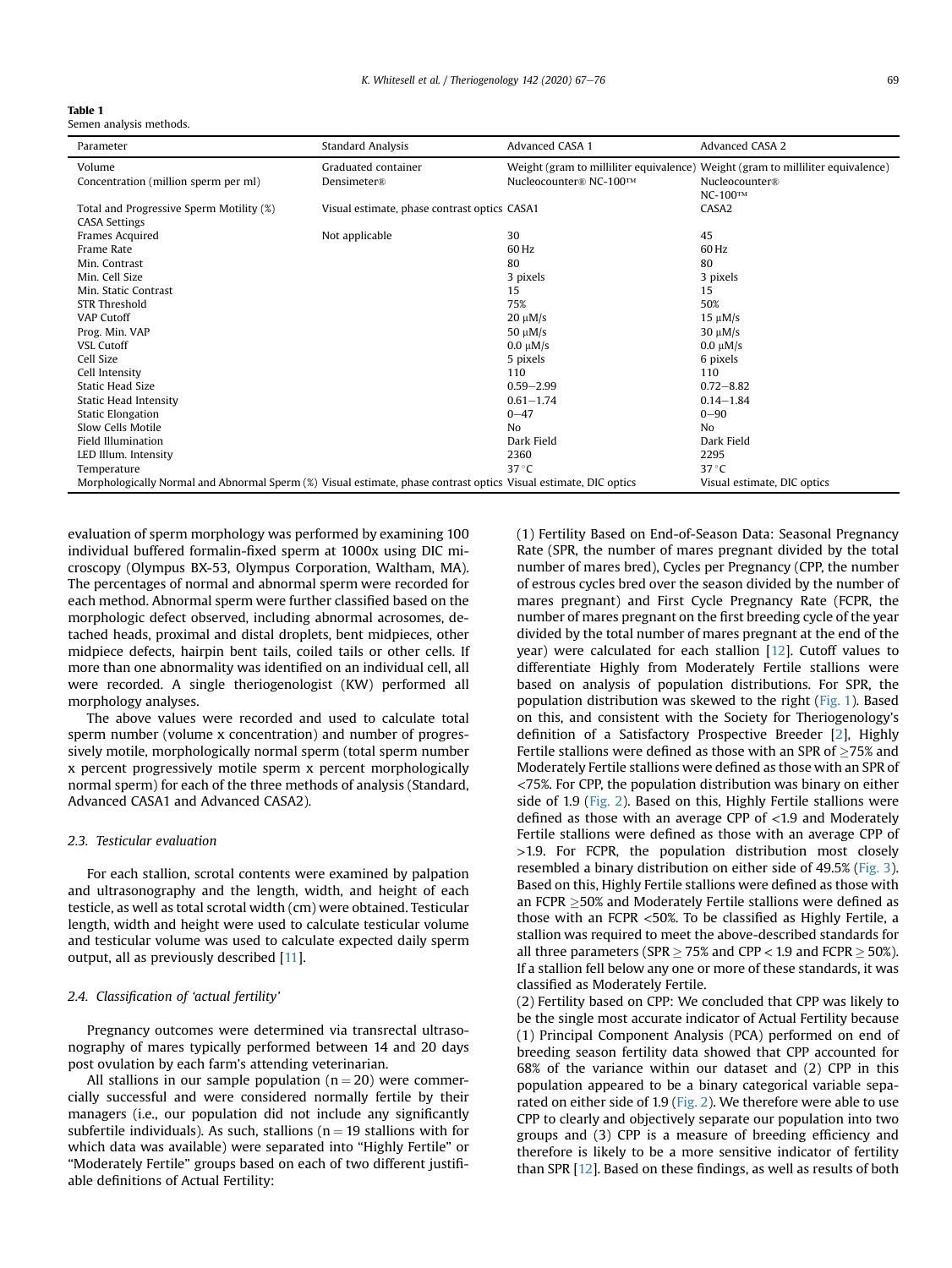<span id="page-3-0"></span>

Fig. 1. Frequency distribution for Seasonal Pregnancy Rate for stallions with books of over 10 mares. The population is skewed to the right in this group of commercially successful stallions.

Pearson and Spearman Correlation Analyses, a stallion was defined as CPP Highly Fertile if it achieved an average CPP of <1.9 (mean 1.63, median 1.60) and CPP Moderately Fertile if it achieved an average CPP of  $>1.9$  (mean 2.1, median 2.08), regardless of SPR and FCPR.

## 2.5. Classification of 'Predicted Fertility'

'Predicted Fertility' for each stallion was determined based on the results of its BSE using each of the three semen analysis methods described in Section [2.2](#page-1-0), above (Standard, Advanced CASA1 and Advanced CASA2). Our sample set did not include any animals that would have been classified as Unsatisfactory Prospective Breeders based on the Society for Theriogenology guidelines. Therefore, for the purposes of this study, stallions were classified as either Satisfactory or Questionable Prospective Breeders for each of the three analysis methods. A stallion was classified as a Satisfactory Prospective Breeder if it 1) produced a minimum of 1 billion progressively motile morphologically normal sperm (PMMNS) in the second of two ejaculates collected 1 h apart based on the analysis method used and 2) had two normal testicles with a minimum total scrotal width of 8.0 cm and 3) produced total sperm numbers normal for its testicular volume. A stallion was classified as a Questionable Prospective Breeder if it failed to meet any one or more of the criteria for a Satisfactory Prospective Breeder [[2](#page-9-0)].

If Standard, Advanced CASA1 or Advanced CASA2 analyses were able to correctly differentiate Highly Fertile animals from Moderately Fertile animals, then we hypothesized that those stallions classified as Satisfactory by any of the three analysis methods would be more likely to have High Actual Fertility based on one or both of the definitions of Actual Fertility listed in Section [2.4](#page-2-0), above. Similarly, those stallions classified as Questionable by any of the three analysis methods would be more likely to have Moderate Actual Fertility based one or both of the definitions of Actual Fertility listed in Section [2.4](#page-2-0), above.

# 2.6. Statistical analysis

All analyses were conducted with Stata 15 MP (StataCorp, State College, TX) with one- or two-sided tests of hypotheses (as appropriate) and a p-value  $< 0.05$  as the criterion for statistical significance.

Descriptive statistics were reported as means (with 95% confidence intervals [95%CI]), standard deviations, medians, interquartile



Fig. 2. Frequency distribution for Cycles Per Pregnancy for stallions with books of over 10 mares. The population is binary on either side of 1.9 cycles per pregnancy.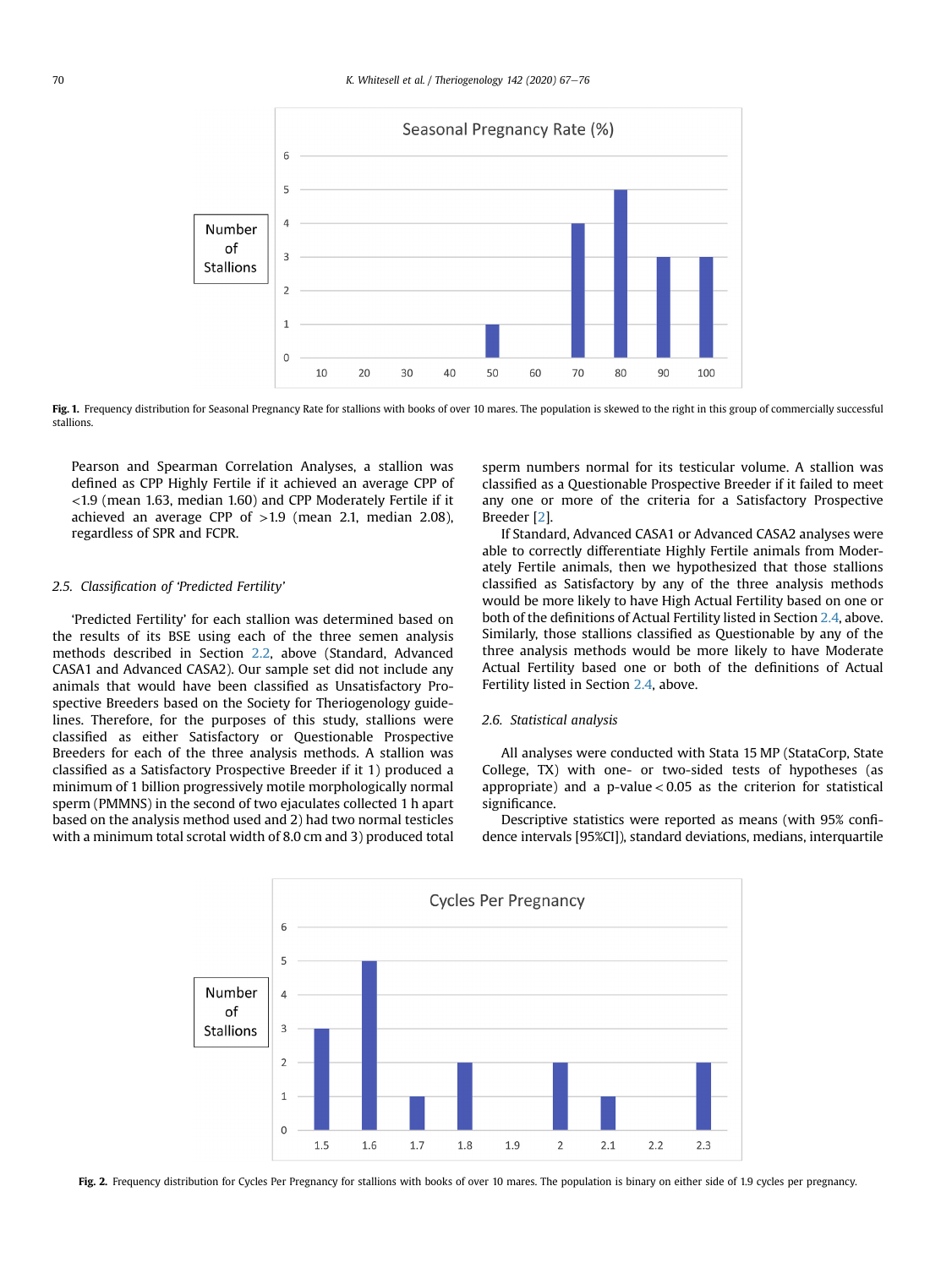<span id="page-4-0"></span>

Fig. 3. Frequency distribution for First Cycle Pregnancy Rate for stallions with books of over 10 mares. The data most closely approximate a binary distribution around 49.5%.

ranges (IQR) of continuous variables and tabulation of categorical variables. Tests of normal distribution were performed to determine extent of skewness, and transformation methods (e.g., logarithmic) were used when needed to normalize the distribution of seriously skewed variables. Frequency counts and percentages were used for categorical variables (e.g., gender, breed).

Comparisons were made between values for individual semen and sperm parameters obtained by each of the three analysis methods (Standard, Advanced CASA1, Advanced CASA2) using a paired t-test (for normally distributed data) or a Wilcoxon Signed Rank Test (for data that was not normally distributed). Analyzed values included semen volume, sperm concentration, the percentage of total motile sperm, the percentage of progressively motile sperm, the percentage of morphologically normal sperm, the percentages of sperm with abnormal heads, abnormal acrosomes, detached heads, proximal droplets, distal droplets, bent/ coiled midpieces, other midpiece abnormalities, hairpin/bent principal pieces, coiled principal pieces, percentage of non-sperm ('other') cells, total number of sperm, and number of progressively motile, morphologically normal sperm (18 different characteristics for each of the three analysis methods for a total of 54 different values). These analyses were run on data from both the first and second ejaculates from all 20 stallions ( $n = 40$  ejaculates). The objective was to determine if analysis method significantly affected the values.

To account for repeated measures, mixed effects regression modelling was performed on the value of PMMNS as the outcome to determine if the number of PMMNS is influenced by method of analysis (Standard vs. CASA1 vs. CASA2, fixed effects) and potentially confounded by breed and book size. Random effects were set on the level of farm, horse, or ejaculate number.

Based on this mixed effects regression modeling, we also determined whether or not estimation of the number of PMMNS using any of the three analysis methods (Standard, CASA1 or CASA2) in conjunction with the 1 billion PMMNS in ejaculate 2 'cutoff' is predictive of whether a stallion will actually be Highly vs. Moderately Fertile (as determined by either end-of-season data or CPP alone). This analysis was performed on all 19 stallions for which fertility data was available. Additionally, to minimize the potential effects of individual mare fertility on pregnancy outcomes, we repeated this analysis including only stallions with book sizes >10 mares ( $n = 16$  stallions).

Actual Fertility (as determined by each of the two methods defined in Section [2.4](#page-2-0), above) was compared to Predicted Fertility (as determined by each of the three analysis methods defined in Section [2.2](#page-1-0) above). The Sensitivity, Specificity, Positive Predictive Value and Negative Predictive Value was determined for each of the three analysis methods used to determine Predicted Fertility. The objective was to evaluate each analysis method for its ability to correctly predict Actual Fertility in the context of the traditional BSE  $(n = 16$  stallions).

Values for 55 individual semen and sperm parameters were compared to Actual Fertility based on the binary categorical value of CPP using Univariate Logistic Regression analysis. Evaluated parameters included semen volume based on visual estimation or weight, sperm concentration based on spectrophotometric or fluorescence-based nucleated cell counting analysis, percentage of normal sperm based on phase contrast or DIC microscopy, percentage of sperm with each abnormality (abnormal heads, abnormal acrosomes, detached heads, proximal droplets, distal droplets, bent/coiled midpieces, other midpiece abnormalities, hairpin/bent principal pieces, coiled principal pieces) based on either phase contrast or DIC optics, percentage of non-sperm ('other') cells based on either phase contrast or DIC optics, percentage of total motile sperm based on visual, CASA1 or CASA2 evaluation, percentage of progressively motile sperm based on visual, CASA1 or CASA2 analysis, total sperm numbers based on Standard, Advanced CASA1 or Advanced CASA2 analysis, number of progressively motile sperm based on Standard, Advanced CASA1 or Advanced CASA2 analysis, number of progressively motile, morphologically normal sperm based on Standard, Advanced CASA1 or Advanced CASA2 analysis and individual CASA parameters for the CASA1 and CASA2 settings (VAP, VSL, VCL, ALH, BCF, STR and LIN). These analyses were performed using data from the first ejaculate from the 19 stallions with known fertility outcomes both with and without adjusting for Breed as a random effect. The objective was to determine which, if any, individual parameters correlated with Actual Fertility.

# 3. Results

#### 3.1. Testicular examination

Testicular volume ranged from 142.67 cm<sup>3</sup> to 467.69 cm<sup>3</sup> with a mean of 289.29 cm<sup>3</sup>. All stallions produced normal sperm numbers for testicular size and all had a scrotal width of over 8 cm. Because examination of scrotal contents was normal for all stallions, these parameters were not considered further.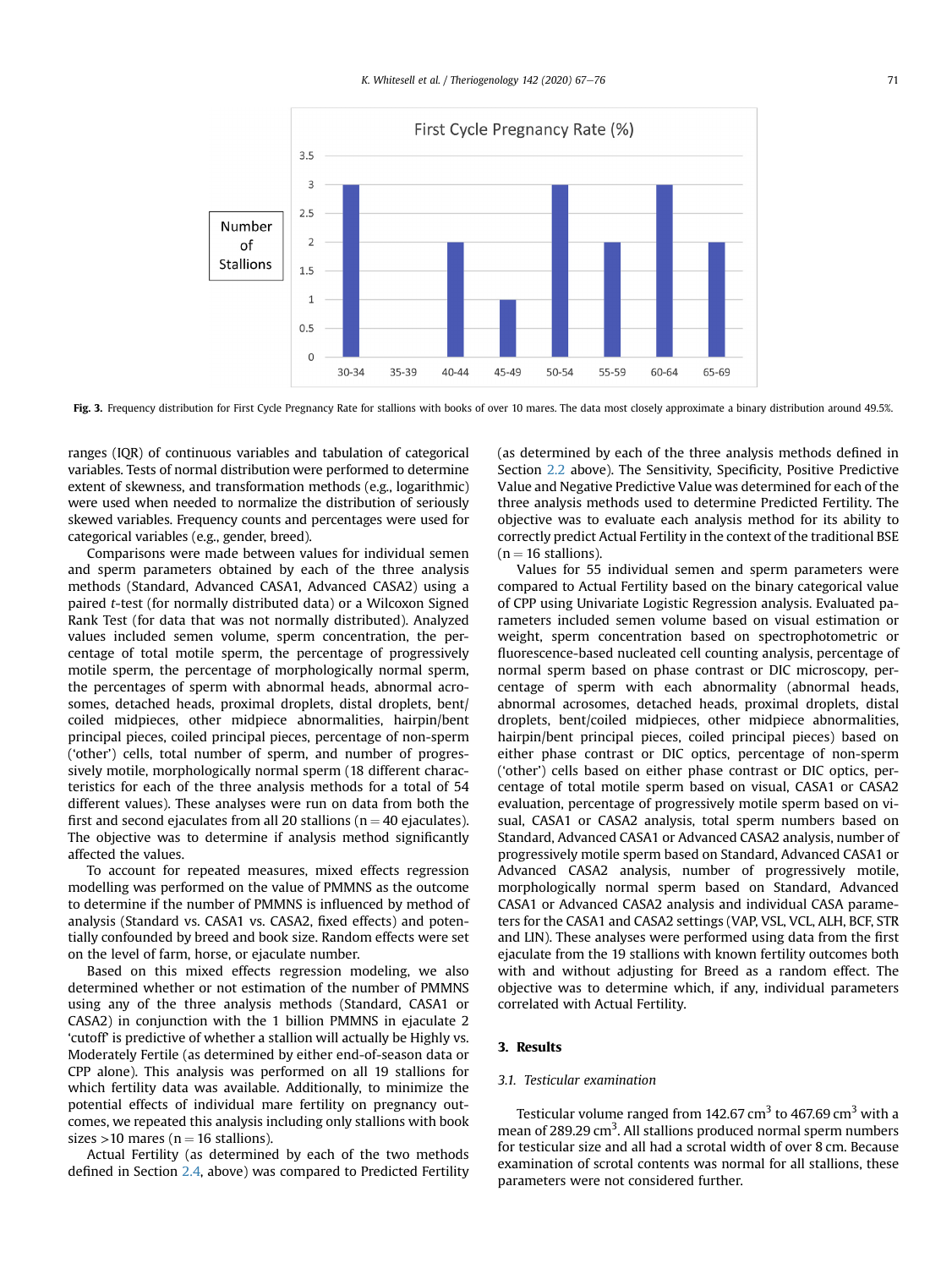## 3.2. Effect of analysis method on semen and sperm parameters

Semen volume measured by visual estimation using a graduated container (50.1 $\pm$ 23.1 ml) was not significantly different from that obtained by weighing (50.8 $\pm$ 23.3 ml; p = 0.29, two-sided paired ttest). Concentration estimated using spectrophotometry  $(276.3 \pm 174.1$  million cells per ml) was not significantly different from that obtained by nucleated cell count  $(263.5+166.2 \text{ million})$ cells per ml;  $p = 0.09$ , two-sided paired t-test). However, estimated total sperm number when calculated based on visual estimation of volume and spectrophotometric measurement of concentration ('Standard' analysis;  $13.2 \pm 9.2$  billion cells) was significantly greater than when based on weight estimation of volume and nucleated cell count estimation of concentration ('Advanced' analysis; 12.3 $\pm$ 8.7 billion cells; p < 0.02, two-sided paired t-test).

The percentage of normal sperm was significantly higher when morphology was evaluated with phase contrast microscopy (73.4 $\pm$ 11.9%) compared to DIC microscopy (65.8 $\pm$ 11.7%; p < 0.001, one-sided Wilcoxon Signed Rank Test). DIC microscopy resulted in significantly greater percentages of abnormal sperm heads (DIC: 10.7 $\pm$ 8.2%, phase: 3.2 $\pm$ 3.2%; p < 0.0001) and abnormal acrosomes (DIC:  $6.3\pm7.6$ %, phase  $3.2\pm7/3$ %; p < 0.01, both one-sided Wilcoxon Signed Rank Test), than did phase contrast microscopy. For the percentage of detached heads, proximal droplets, distal droplets, bent/coiled midpieces, other midpiece abnormalities, hairpin/bent principal pieces, coiled principal pieces, or other cell types, differences between DIC and phase contrast microscopy were not significant.

The percentage of total motile cells was not different with visual analysis of motility than with CASA1 analysis. However, the percentage of total motile cells was significantly greater with visual analysis of motility than with CASA2 analysis (visual:  $75.8 \pm 10.8$ %, CASA2:  $69.4 \pm 13.5$ %;  $p < 0.0001$ , one-sided Wilcoxon Signed Rank Test). Similarly, the percentage of total motile cells was significantly greater with CASA1 analysis than with CASA2 (CASA1:  $74.6 \pm 12.4\%$ , CASA2:  $69.4 \pm 13.5$ %;  $p < 0.0001$ , one-sided Wilcoxon Signed Rank Test).

The percentage of progressively motile cells was significantly greater with visual analysis of motility than with either CASA1 or CASA2 analysis (visual: 55.3±17.0%; CASA1: 27.4±12.2%; CASA2: 40.9±11.7%; p < 0.0001, one-sided Wilcoxon Signed Rank Test). The percentage of progressively motile cells also was significantly greater with CASA2 analysis than with CASA1 ( $p < 0.0001$ , onesided Wilcoxon Signed Rank Test).

Mixed effects modelling indicated that breed had no effect on the number of PMMNS. Farm contributed minimally to the variance in the number of PMMNS. The contribution to the overall variance of the effects set on the level of horse and ejaculate was several levels of magnitude higher and had a significant influence on the number of PMMNS. Random effects were assigned to farm, horse and ejaculate number and normalized for breed and book size. Using this approach, use of Standard semen analysis resulted in a significant increase in the estimated number of PMMNS compared to CASA1 analysis (the Model Adjusted Difference indicates that Standard is  $3295.272 \pm 450.951$  billion higher than CASA1;  $p < 0.001$ ). Similarly, use of Standard analysis resulted in a significant increase in the estimated number of PMMNS compared to CASA2 analysis (the Model Adjusted Difference indicates that Standard is  $2031.557 \pm 397.748$  billion higher than CASA2;  $p < 0.001$ ). Finally, the use of CASA2 analysis resulted in a significant increase in the estimated number of PMMNS compared to CASA1 analysis (the Model Adjusted Difference indicates that CASA2 is  $1263.715 \pm 295.743$  billion higher than CASA1;  $p < 0.001$ ; [Fig. 4\)](#page-6-0).

## 3.3. Effect of analysis method on Predicted Fertility

[Table 2](#page-6-0) summarizes the classification results for all 19 stallions using the three different analysis methods in the context of the traditional BSE. Ten stallions were classified as Satisfactory by all three methods, one stallion was classified as Questionable by all three methods, and eight stallions were classified differently among the three methods.

Mixed effects regression modelling indicated that breed and book size had no effect on classification outcome. Farm contributed significantly to the variance. Random effects were assigned to farm and normalized for breed and book size. Analyses were run including either all 19 stallions, regardless of book size, or including only the 16 stallions with books of over 10 mares. The results were the same for both approaches and showed that Predicted Fertility as determined by any of the three analysis methods was not associated with the binary outcome of Actual Fertility (Highly vs. Moderately Fertile) as defined by either endof-season data or by CPP. Receiver Operating Characteristic (ROC) analysis also was used to determine that none of the three analysis methods were any better than any other at predicting Actual Fertility. All three analysis methods performed similarly poorly.

# 3.3.1. Evaluation of analysis methods for prediction of actual fertility

[Tables 3 and 4](#page-7-0) present the data in a slightly different way by showing the Sensitivity, Specificity, Positive Predictive Value (PPV) and Negative Predictive Value (NPV) for each of the three analysis methods and based on each of the two definitions of 'Actual Fertility' (End-of-Season Data Fertility [\(Table 3](#page-7-0)) and CPP-Based Fertility ([Table 4\)](#page-7-0).

Using End-of-Season data as the gold standard to define a Highly vs. Moderately Fertile stallion, and using each of the three analysis methods in the context of the traditional BSE cutoff of 1 billion PMMNS, none of the three analysis methods were both highly sensitive and highly specific for differentiating Highly from Moderately Fertile animals.

Using the binary nature of CPP as the gold standard to define a Highly vs. Moderately Fertile stallion and using each of the three analysis methods in the context of the traditional BSE cutoff of 1 billion PMMNS, none of the three analysis methods were both highly sensitive and highly specific for differentiating Highly from Moderately Fertile animals.

# 3.4. Exploratory analysis of individual semen and sperm parameters for prediction of actual fertility

Logistic regression analysis was used to determine if any of the 55 in-vitro assessed indices of sperm quality could be used to differentiate Highly from Moderately Fertile animals (as defined using the 1.9 cutoff for CPP). Regardless of analysis method (Standard, Advanced CASA1 or Advanced CASA2), if breed was not included as a fixed effect, the only value that was significantly associated with degree of fertility was the percentage of normal sperm based on DIC microscopy. For each 1% point increase in the percentage of normal sperm based on DIC microscopy, there was a 26% increase in the chance that the horse would be classified as Highly Fertile vs. Moderately Fertile (OR = 1.234;  $p = 0.029$ ). The percentage of normal sperm based on DIC microscopy accurately predicted whether a stallion would be classified as Highly or Moderately Fertile 80% of the time with a sensitivity of 71.43% and a specificity of 84.62%. The area under the Receiver Operating Characteristics (ROC) curve (threshold 0.5) was 0.8407, indicating that this value was discriminatory [\[13](#page-9-0)]. However, when the analysis was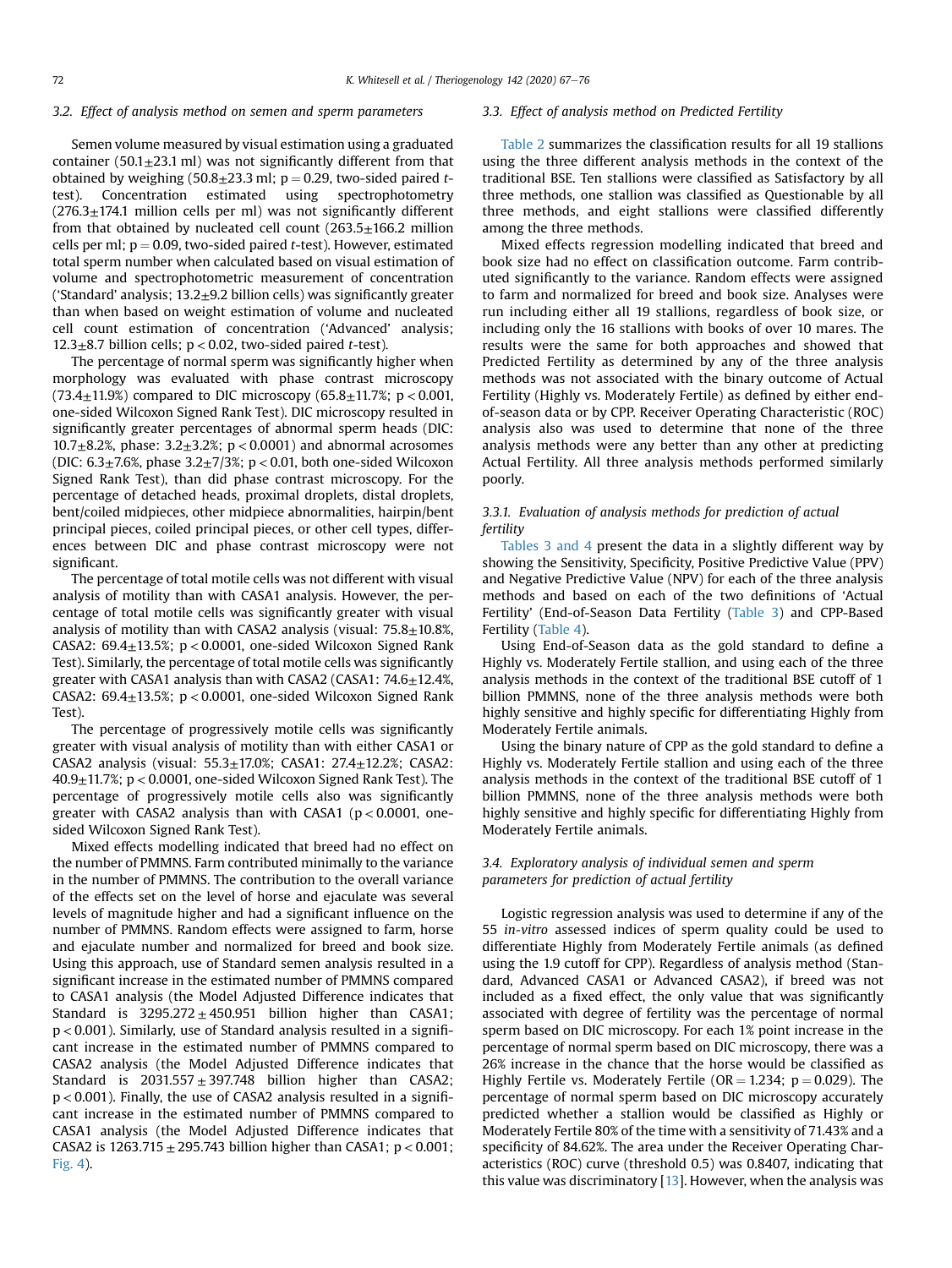<span id="page-6-0"></span>

Fig. 4. Estimated number of progressively motile, morphologically normal sperm (PMMNS) based on semen analysis using either Standard, Advanced CASA1 or Advanced CASA2 methodology. Different superscripts indicate significant differences ( $p < 0.001$ ).

adjusted for breed, the percentage of normal sperm based on DIC microscopy loses its significance.

When these analyses were repeated using End-of-Breeding-Season data to define Actual Fertility, there was no correlation with any of the *in-vitro* assessed parameters.

# 4. Discussion

Although semen volume did not differ when measured from a graduated cylinder vs. by weight, the relative objectivity of using a scale to measure volume may be advantageous. Similarly, spectrophotometric estimates and direct nucleated cell counts of sperm concentration were not different. Although the relationship between optical density of a semen sample and sperm concentration is linear for most stallion ejaculates  $[14]$  $[14]$ , at lower sperm concentrations spectrophotometry may overestimate concentration compared to the 'gold standards' of flow cytometry and hemocytometry. In contrast, fluorescent-based nucleated cell counting remains in close agreement with both the flow cytometer and the hemocytometer even at more dilute ejaculate concentrations [\[5,15,16\]](#page-9-0). Our dataset contained relatively few ejaculates with concentrations less than 100 million cells per ml (5 out of 38 ejaculates) and therefore was less likely to be affected by the loss of accuracy of the spectrophotometer at these lower concentrations. Nonetheless, consistent with a tendency for the spectrophotometer to overestimate sperm concentration compared to the nucleated cell counter ( $p = 0.09$ ), the calculated total number of sperm was significantly higher when it was determined based on visual estimation of volume and spectrophotometric estimation of concentration vs. weight estimation of volume and nucleated cell count estimation of concentration.

## Table 2

Effect of Analysis Method on Predicted Fertility ( $n = 19$  stallions)

| Analysis Method | Predicted Fertility |              |  |  |
|-----------------|---------------------|--------------|--|--|
|                 | Satisfactory        | Questionable |  |  |
| Standard        | 16                  |              |  |  |
| Advanced CASA1  | 10                  | q            |  |  |
| Advanced CASA2  | 14                  |              |  |  |

The percentage of normal sperm was significantly lower when morphology was evaluated with DIC vs. phase contrast microscopy. This difference was due to a significantly greater number of head and acrosome abnormalities identified with DIC microscopy. These findings suggest that the use of DIC microscopy is a more sensitive method of identifying sperm defects than phase contrast microscopy, and are consistent with previous reports indicating that DIC microscopy offers superior morphologic resolution of sperm [\[17\]](#page-9-0). Although DIC and phase contrast microscopy both are designed to improve contrast in an unstained cell, DIC offers the advantage of having the cell appear bright against a dark background and eliminates the diffraction halo artifact associated with phase contrast. The resulting enhanced surface detail and sharpened edges of the cell likely contribute to the increased identification of sperm head and acrosomal defects.

We identified no difference in total motility between visual and CASA1 analysis, indicating that, depending on the computer settings, subjective visual assessment of total motility can correlate well with objective computer measurements. CASA2 analysis resulted in a significantly lower value for total motility than either visual estimation or CASA1. The reason for the difference in total motility between the CASA2 and CASA1 settings is not at first apparent since the CASA2 setting uses a slightly lower VAP cutoff to define a motile cell. However, since the CASA system defines the percentage of total motile sperm as the number of motile sperm divided by the total number of motile  $+$  immotile sperm x 100, the value for percentage of total motile sperm will be affected by a change in the denominator (total number motile  $+$  immotile sperm). CASA1 and CASA2 settings differ in how each differentiates an immotile (static) sperm from debris based on static elongation gate settings. Elongation is a measure of the roundness of an object, with higher elongations indicating a more round object (a perfectly circular object would have a static elongation of 100). CASA1 settings define only elongated objects as static sperm (upper limit for static elongation  $=$  47), while CASA2 settings allow for rounder and more elongated objects to qualify as a static sperm (upper limit for static elongation of 90). As a result, CASA2 settings identify a larger number of static objects as immotile sperm compared to CASA1. The resulting increase in the denominator apparently offsets CASA2's lower VAP cutoff, thus lowering the value for percentage of total motile sperm as determined by CASA2.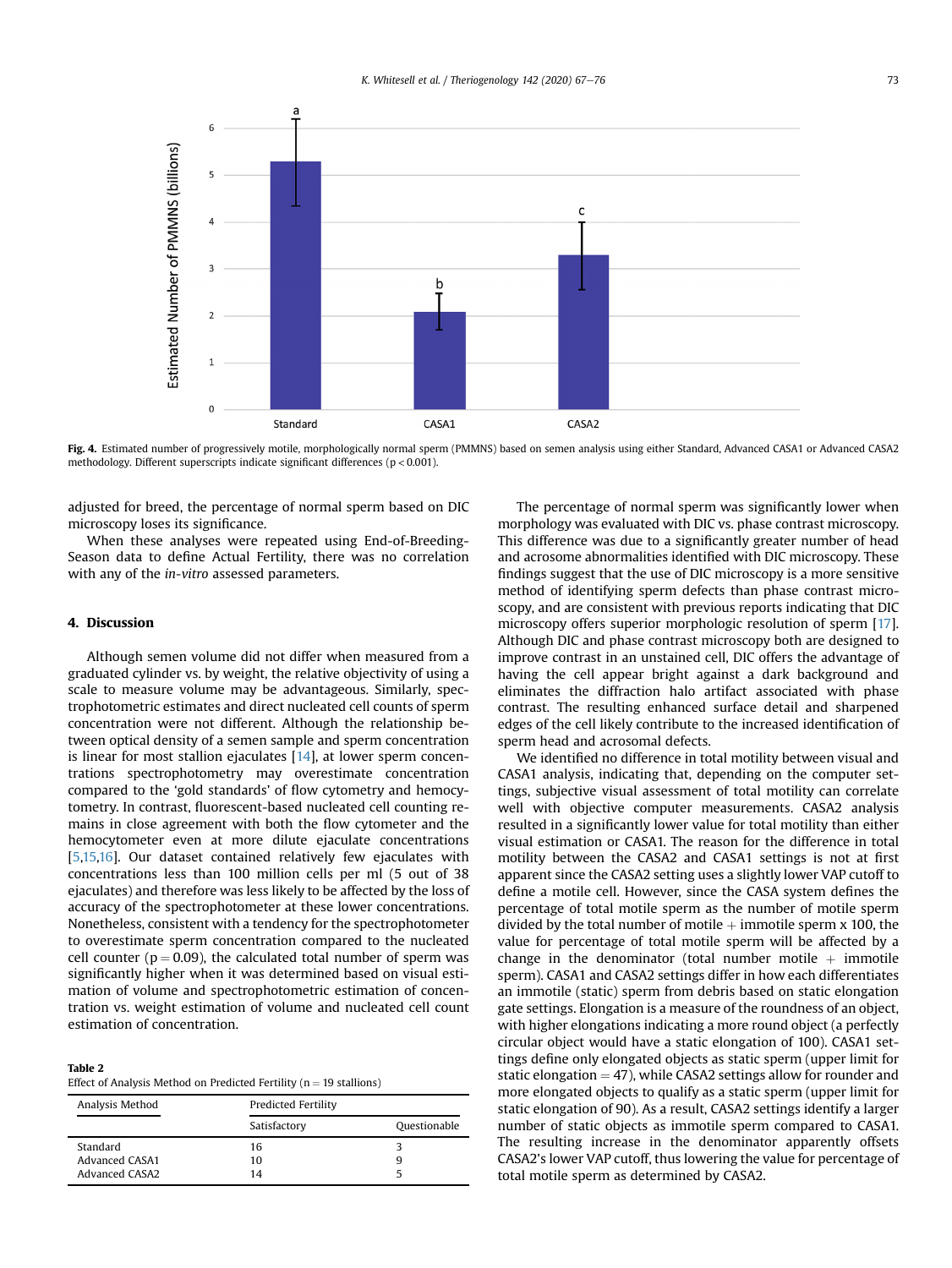<span id="page-7-0"></span>

| Table 3                                                  |  |
|----------------------------------------------------------|--|
| Actual fertility defined by end-of-season breeding data. |  |

|                             | Highly Fertile | Moderately Fertile | Sensitivity | Specificity | <b>PPV</b> | <b>NPV</b> |
|-----------------------------|----------------|--------------------|-------------|-------------|------------|------------|
| Satisfactory Standard       |                |                    | 23%         | 86%         | 67%        | 46%        |
| Questionable Standard       |                |                    |             |             |            |            |
| Satisfactory Advanced CASA1 |                |                    | 56%         | 43%         | 56%        | 43%        |
| Questionable Advanced CASA1 |                |                    |             |             |            |            |
| Satisfactory Advanced CASA2 |                |                    | 12%         | 43%         | 23%        | 27%        |
| Questionable Advanced CASA2 |                |                    |             |             |            |            |

The percentage of progressively motile sperm was significantly lower for both CASA1 and CASA2 compared to visual estimation. This supports the hypothesis that CASA evaluation of sperm progressive motility is more stringent than visual estimation. Visual evaluation of progressive motility requires that the observer follow randomly chosen individual sperm moving across a microscope slide to determine if the path followed by the cell is straight or curved and of sufficient velocity. This can be very difficult, particularly for concentrated samples. Additionally, estimation of the speed of a sperm cell is highly subjective. Finally, relatively few cells are counted visually, compared to hundreds of cells rapidly evaluated with most CASA systems. Taken together, these limitations of visual estimation render this method highly subjective, and contributes to substantial inter and intra-observer variability compared to computer-assisted evaluation [[18\]](#page-9-0).

The calculated total number of sperm, the percentage of morphologically normal sperm and the percentage of progressively motile sperm all were significantly greater with Standard than Advanced methods. Therefore, consistent with our hypothesis, Standard methods of semen analysis resulted in significantly higher estimates for the number of PMMNS compared to either of the two Advanced methods. Additionally, CASA2 settings resulted in significantly higher estimates of the number of PMMNS than did CASA1. Therefore, laboratories that employ Advanced semen analysis techniques will produce more conservative estimates of the number of PMMNS than those relying on Standard methods. Additionally, laboratories using CASA1 settings will estimate lower numbers of PMMNS than laboratories that choose to use the CASA2 settings. Given these significant differences, and given that a near infinite number of CASA setting combinations are possible, it seems critical that industry standards be established to provide consistency and a common language among Theriogenologists.

An objective of this study was to determine if the classification outcome of the traditional BSE is altered depending on which laboratory methods are used for semen evaluation. Because the definition of a Satisfactory Prospective Breeder is based in part on the presence of a minimum number of PMMNS, the number of stallions that were classified as Satisfactory differed depending on which analysis method was used. Because the application of Advanced semen analysis techniques to stallion semen evaluation yields a more conservative estimate of the number of PMMNS, fewer stallions will be classified as Satisfactory Prospective Breeders when semen is analyzed with Advanced vs. Standard methods. The objectivity and repeatability of Advanced methods are quickly making their use the standard of care, particularly at referral institutions. If the future of stallion fertility evaluation continues to include recommendations regarding the number of PMMNS in an ejaculate, that recommendation may need to be adjusted from 1 billion to account for the more conservative numbers generated by Advanced techniques.

Semen analysis typically can reliably differentiate between severely subfertile individuals and fertile individuals, but not between different degrees of fertility in a fertile population [[6,7,12,19](#page-9-0) $-23$ ]. Our dataset consisted only of commercially successful stallions and therefore we were able to apply our analyses only to differentiating moderately from highly fertile animals. Additionally, all stallions in our dataset were of similar body size (only Thoroughbreds and Standardbreds were examined) and had clinically normal testes (based on total scrotal width, testicular volume and the number of sperm produced per unit of testicular volume). Taken together, this resulted in a relatively homogeneous population for which we observed subjectively less variation in semen parameters compared to what might be observed in the broader population. Therefore it is not surprising that, consistent with previous reports, none of our three analysis methods (Standard, Advanced CASA1 or Advanced CASA2) were able to accurately differentiate Moderately from Highly fertile stallions (classified based on either of our two definitions of Actual Fertility) when these methods were applied in the context of the traditional BSE (i.e., using a 'hard cutoff' of 1 billion PMMNS). These data caution against the use of the 1 billion PMMNS hard cutoff as the sole or even the main predictor of fertility, regardless of laboratory method.

Note that the Society for Theriogenology guidelines suggest that a Satisfactory Prospective Breeder should be able to achieve a minimum of 75% SPR when booked to up to 40 mares (when breeding by natural cover) or 120 mares (when breeding by artificial insemination), but that stallions not meeting the criteria for a 'full book' may still achieve a high SPR when bred to fewer mares. One limitation of the present study is that many of the stallions in our dataset were bred to fewer than the 'full book' of 40/120 mares and therefore would likely be able to achieve a 75% SPR even without reaching the 1 billion PMMNS target. To compensate for this, we included a requirement for a minimum CPP (a more sensitive measure of breeding efficiency) in both of our definitions of Actual Fertility.

## Table 4

Actual fertility defined by CPP.

| Satisfactory Standard              |  | 20% | 82% | 34% | 69% |
|------------------------------------|--|-----|-----|-----|-----|
| Questionable Standard              |  |     |     |     |     |
| Satisfactory Advanced CASA1        |  | 40% | 36% | 23% | 57% |
| <b>Questionable Advanced CASA1</b> |  |     |     |     |     |
| Satisfactory Advanced CASA2        |  | 20% | 64% | 20% | 64% |
| Questionable Advanced CASA2        |  |     |     |     |     |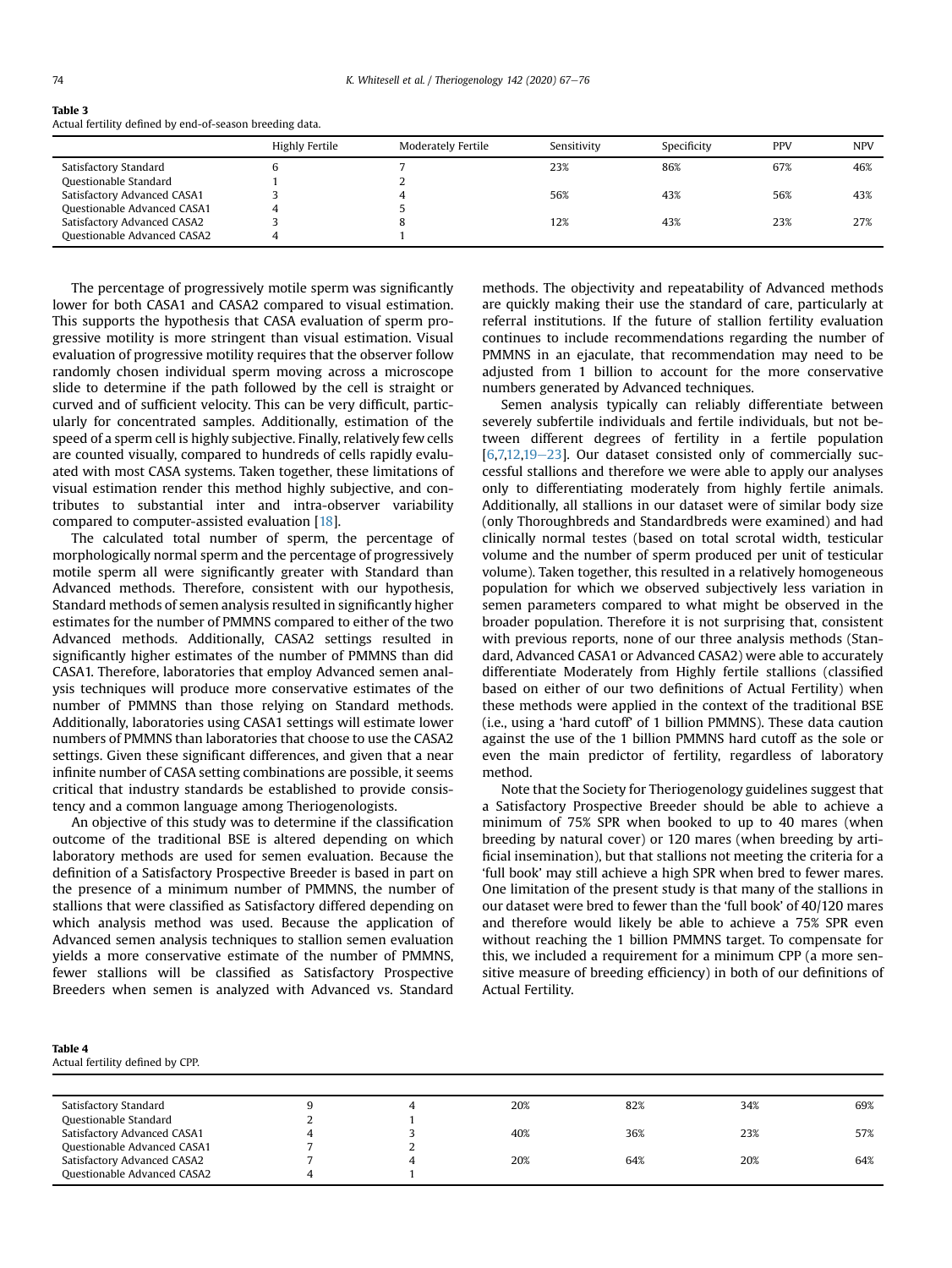Part of the problem with attempting to identify individual variables that are predictive of fertility is that the fertility of an individual sperm cell is a multivariate trait. Nonetheless, in the course of this study, we accumulated data on 55 different sperm and semen traits and determined whether any of these traits were, in themselves, able to accurately differentiate Moderately from Highly Fertile stallions as defined by our binary cutoff of 1.9 CPP. As expected, the vast majority of these traits (54 out of 55) were not predictive of whether a stallion would be classified as Moderately or Highly Fertile based on CPP. The only individual parameter to reach significance was the percentage of morphologically normal sperm as determined by DIC microscopy. This is consistent with previous work describing significant correlations between the percentage of normal sperm and fertility [\[7,12,24\]](#page-9-0). However, even this one parameter loses its significance when Breed is included as a fixed effect. This indicates that either our study lacks sufficient power to detect significance once adjusted for Breed, or that Breed is a true confounder and the percentage of normal sperm based on DIC microscopy is not significantly associated with Actual Fertility. Pending further analysis with larger data sets, our findings suggest that the evaluation of sperm morphology, particularly using DIC optics, may be one of the most important elements of semen analysis for the prediction of fertility.

Our results suggest that the method used for analysis of morphology (phase contrast vs. DIC microscopy) can affect the correlation between the percentage of morphologically normal sperm and fertility. In this study, the percentage of normal sperm as assessed with phase microscopy optics was unable to differentiate Moderately from Highly Fertile stallions. Differences in analysis method might explain why some earlier studies that relied on stained semen smears or phase contrast microscopy described only weak or no correlations between the percentage of normal sperm and fertility [[19,21\]](#page-9-0).

Although we concluded that the percentages of different individual morphologic abnormalities were not predictive of Moderate vs. High Fertility, we did identify trends towards inverse relationships between the percentage of abnormal heads (DIC) and Actual Fertility and the percentage of coiled tails (DIC) and Actual Fertility  $(p > 0.05$  and  $< 0.1$ ). In this regard, a previous report found inverse relationships between the percentages of abnormal sperm heads, abnormal midpieces, detached sperm heads, coiled tails and premature germ cells and fertility in a group of commercially fertility stallions [\[12](#page-9-0)]. Therefore, not only the percentage of normal sperm, but also the types of defects that are present, are likely to be relevant in fertility analysis. Because we identified an association of the percentage of normal sperm as determined by DIC (but not phase) microscopy, and because DIC provides better resolution of head (and acrosomal) defects, we recommend the use of DIC microscopy for sperm morphology analysis in the stallion whenever possible.

Love et al. also found associations between several CASA-based motility parameters and fertility [\[12](#page-9-0)] whereas our study did not. These differences can be explained in part by the use of different CASA settings, the use of different definitions of fertility, and variations in mare and stallion management. Additionally, our study had a relatively low sample size and so was limited in its ability to detect statistically significant differences.

How one chooses to define fertility will have a significant impact on any study attempting to determine the predictive value of semen analysis. In this regard, one of the main limitations to accurate laboratory-based prediction of fertility may not be the laboratory testing methods themselves, but rather the lack of a true measure of Actual Fertility. Without a 'gold standard' for Actual Fertility, any BSE will be imperfect, no matter what methodology is used. It has been suggested that a minimum of 100 females per individual stallion would be required to achieve a fertility

estimation with a 95% confidence interval [[25](#page-9-0)]. The ideal sample population also would include only stallions managed by experienced farms bred to well managed fertile mares, and only those for which detailed fertility records are available. Finally, the population would need to include individuals with a broad range of fertility, including a wide range of subfertile animals. All of these factors are difficult to find in a commercial breeding population and creating this population in a research setting is cost and labor prohibitive. As such, the definition of Actual Fertility remains elusive and its absence remains a common limiting factor to identifying the best laboratory approaches to fertility estimation.

In the absence of a gold standard, fertility can be estimated based on a variety of endpoints or combinations of endpoints including embryo flush rate, pregnancy rate once the conceptus can be identified ultrasonographically, foaling rate, average cycles per pregnancy, and first cycle pregnancy rate. Additionally, the cutoffs for each value that are used to differentiate among different levels of fertility can be debated. We based our definitions of Moderate and High Actual Fertility on each of two objective approaches; (1) based on three end-of breeding season data endpoints (SPR, CPP and FCPR) and (2) based on the single most discriminatory data endpoint (CPP). Consistent with our observations, others have suggested that CPP, and in some studies FCPR, are better at discriminating between highly and moderately fertile individuals than is SPR. We selected CPP over FCPR because CPP was binary and accounted for 68% of the variance in our dataset. We also noticed an unexpectedly low FCPR for some stallions with very large books, in spite of these same stallions achieving relatively high SPRs and low average CPPs. Closer evaluation of raw breeding records revealed that many mares being bred to these stallions were presenting very early in the breeding season for our region (February and early March). These mares often were bred on multiple occasions over a prolonged period of time during their first breeding cycle but did not become pregnant. These same mares did become pregnant on subsequent breedings later in the year in the absence of any interim diagnostics or treatments. This pattern suggested many of these mares were being bred during the transitional period and that this might have contributed to the low FCPR. If true, then FCPR, rather than correcting for mare factors, might have inadvertently introduced a management factor unfairly biasing the data towards a lower FCPR.

It is interesting to note that, in spite of the range of CPP seen in the stallions in this study, all animals were considered fertile in the opinions of their respective farm managers and all were commercially successful. While several individual stallions in this study were highly efficient breeders (CPP  $\leq$  1.5), the higher average CPP for our total sample population (1.76) indicates that a significant degree of breeding inefficiency is tolerated in the industry, at least in the regions in which these stallions were marketed. Lower average CPPs have been described for a group of large-book Thoroughbred stallions involved in dual-hemisphere breeding programs [\[26\]](#page-9-0) suggesting either that only the most highly fertile stallions are able to succeed in dual-hemisphere markets and/or that mare and stallion management practices in those markets (including the exclusive use of natural cover in Thoroughbreds) result in improved outcomes compared to the regions included in the present study which included both Standardbreds and Thoroughbreds.

Sperm Chromatin Structure Analysis (SCSA) is one in vitro analysis method that has been shown to be well-correlated with fertility and with breeding efficiency [[27](#page-9-0)]. Because our initial goal was limited to comparing Standard vs. Advanced semen analysis methods within the context of the traditional BSE, we did not include SCSA data in our dataset (i.e., SCSA is not described as part of the traditional BSE). However, SCSA would be an important